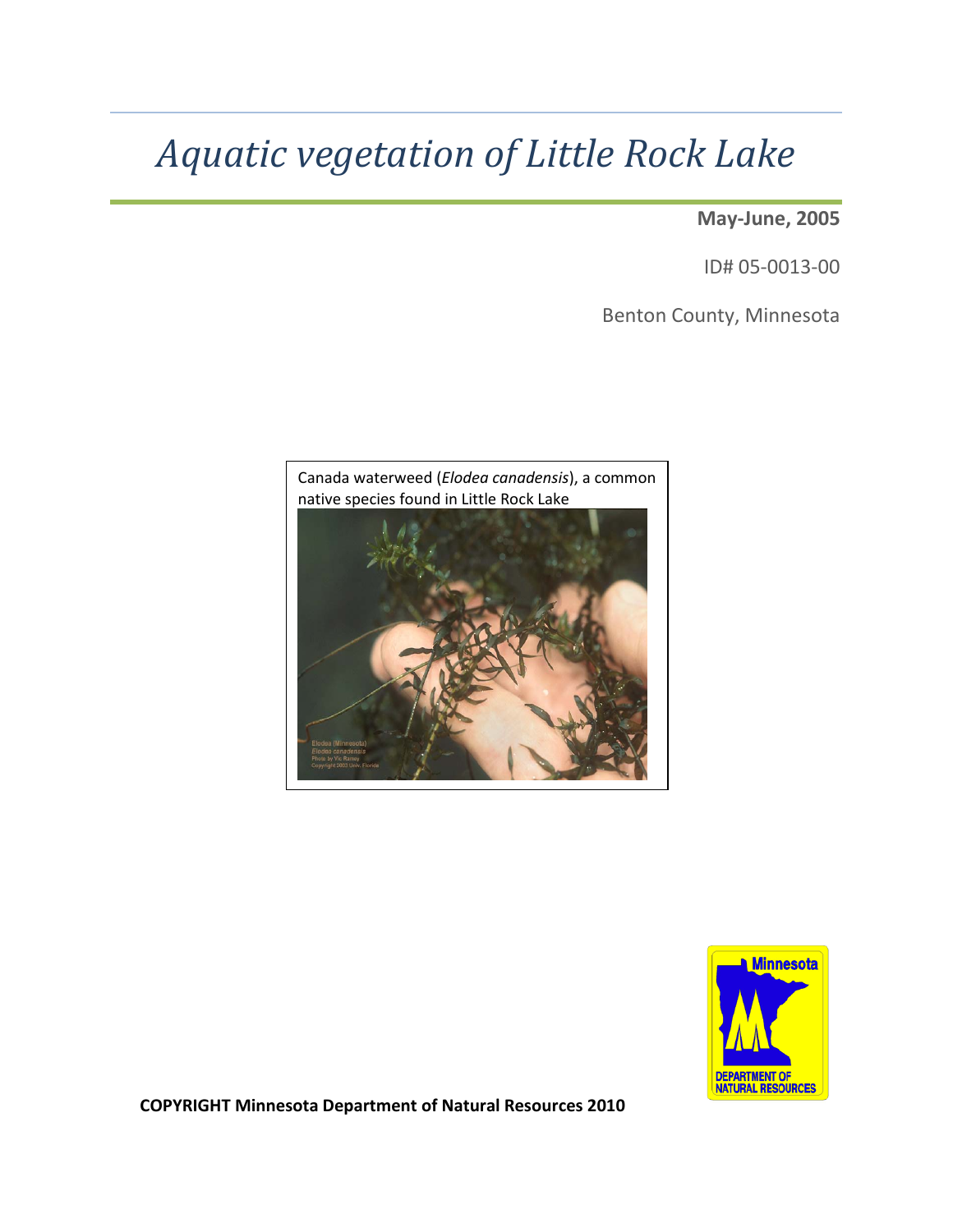- **Report by:** Donna Perleberg<sup>1</sup>, Aquatic Plant Ecologist Stephanie Loso<sup>1</sup>, Aquatic Biologist
- **Surveyors:** Dan Swanson*<sup>1</sup>* , Invasive Species Specialist Jeff Weite*<sup>1</sup>* , Intern Joe Backowski*<sup>1</sup>* , Intern

 $^{1}$ Minnesota Department of Natural Resources Division of Ecological Resources 1601 Minnesota Dr., Brainerd, MN 56401

**Report Review:** Dan Swanson

#### **A note to readers:**

Text that appears in blue underline is a hypertext link to a web page where additional information is provided. If you are connected to the Internet, you can click on the blue underlined text to link to those web pages.

### **This report is also available online at:**

[http://www.dnr.state.mn.us/eco/pubs\\_aquatics/veg\\_reports.html](http://www.dnr.state.mn.us/eco/pubs_aquatics/veg_reports.html)

#### **This report should be cited as:**

Perleberg, D and S. Loso. 2010. Aquatic vegetation of Little Rock Lake (DOW 05-0013-00), Benton County, Minnesota, 2005. Minnesota Department of Natural Resources, Ecological Resources Division, 1601 Minnesota Dr., Brainerd, MN 56401. 13 pp.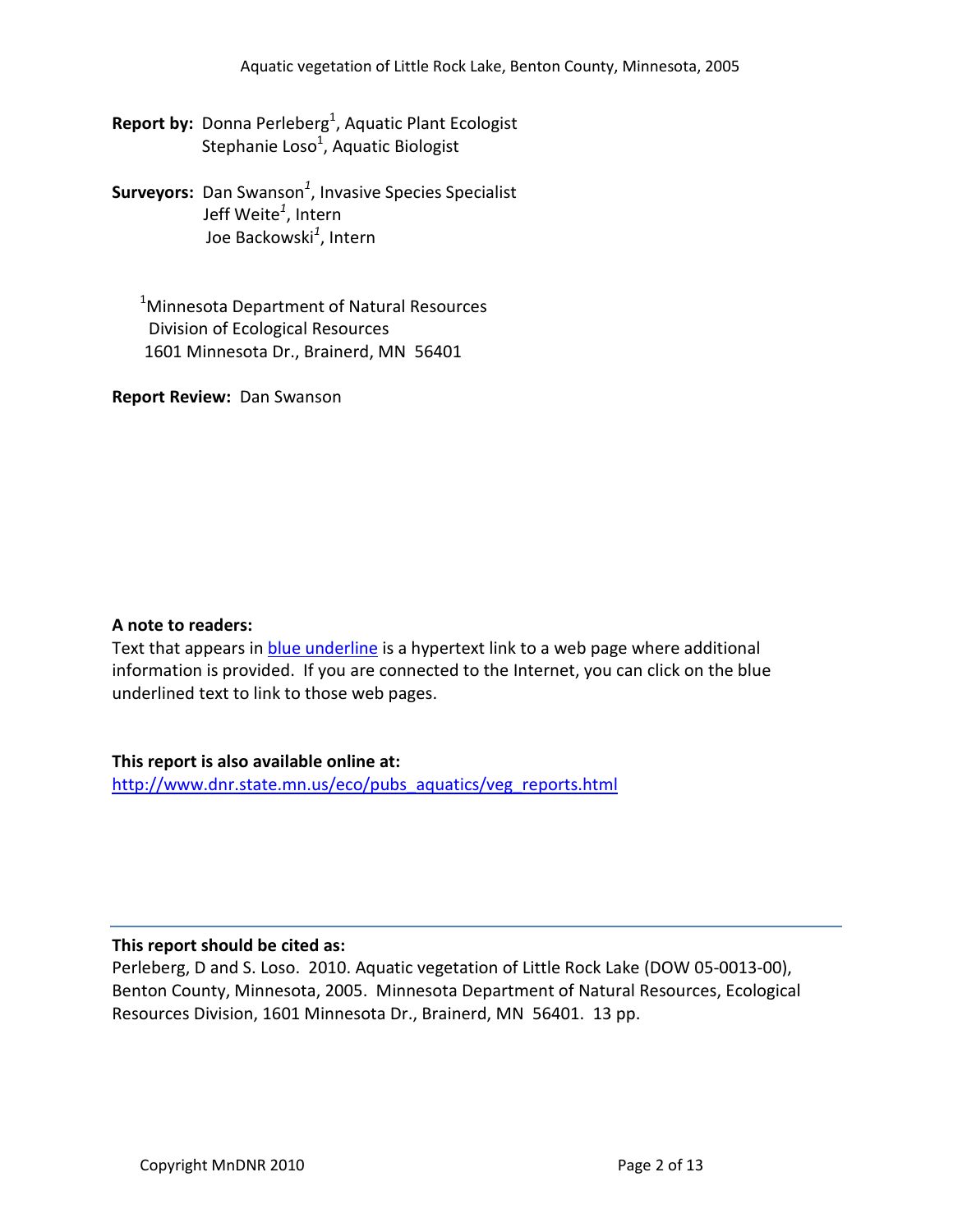# **Summary**

Little Rock Lake is a shallow, nutrient rich lake in central Minnesota. Historically, this lake contained a relatively diverse, native aquatic plant community. Water clarity has declined over the decades and the lake experiences frequent summer algal blooms. An aquatic vegetation survey was conducted in May and June 2005 to assess the Spring plant community. This survey focused on assessing curly-leaf pondweed, a non-native submerged plant that is most common in late Spring and early Summer.

This survey included a lakewide assessment of vegetation and water depths at 311 sample stations. Plants were found to a depth of 13 feet but were most frequent in the 4 to 6 feet depth zone, where 87% of the sites contained plants. Lakewide, about 50% of the sites contained plants.

The non-native submerged species, curly-leaf pondweed (*Potamogeton crispus*), was the most commonly occurring plant and was found in 44% of the sites. At most of the sites (34%) where curly-leaf was found, it was the only plant observed. Only 8% of the sites contained a mix of curly-leaf and native plants and only 6% of the sites contained only natives.

Six native submerged plant species were found in the lake but only 14% of the sites contained native plants. The most common native plants were Canada waterweed (*Elodea canadensis*), narrow-leaf pondweed (*Potamogeton* sp.), sago pondweed (*Stuckenia pectinata*), and coontail (*Ceratophyllum demersum*). These are native species that are adapted to low water clarity. Native plants that require clear water are no longer found in the lake, or occur infrequently.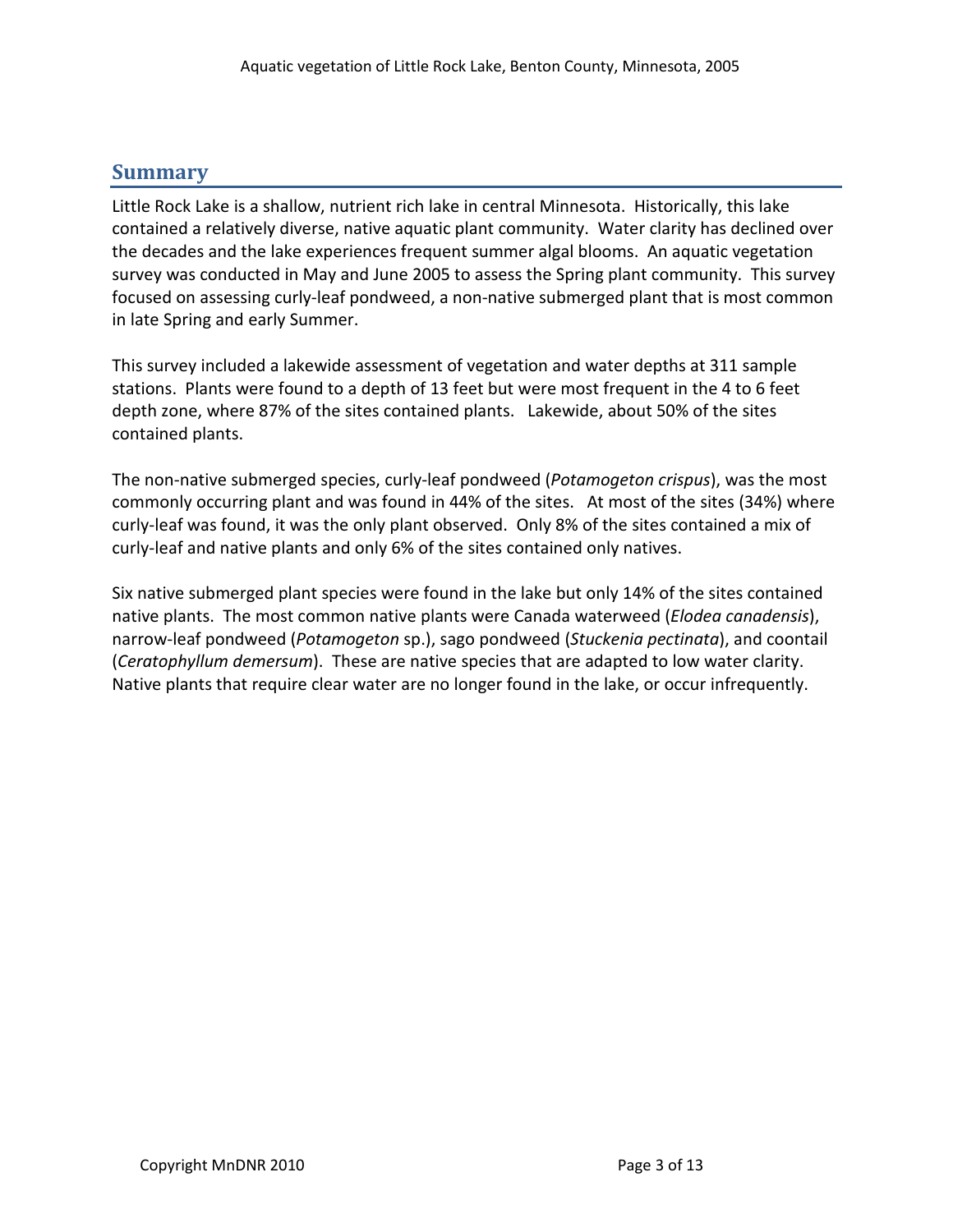# **Introduction**

Little Rock Lake is located about two miles southeast of the city of Rice in Benton County, central Minnesota (Figure 1). The lake receives inflow from Little Rock Creek, Zuleger Creek and Sucker Creek and outlets to Little Rock Creek, which flows south to the Mississippi River. There is a dam on the Mississippi River at Sartell that controls the lake level. Water level data available from 1985 -2005 indicate that Little Rock Lake water levels may fluctuate as much as five feet in some years (Anon. 2006).

## Lake Characteristics

Little Rock Lake is the largest lake in the county and the second largest in the Mississippi River-





Sartell Watershed with a surface area of 1450 acres and about 16 miles of shoreline. The maximum depth of the lake is 23 feet but most of the lake is shallow (15 feet deep or less) (Figure 3). This lake is a very fertile, hard water lake with a large rough fish population. It is characterized as **[hypereutrophic](http://www.pca.state.mn.us/water/secchi-slideshow-h.html)** (very high nutrients) (Heiskary 1991) and summer algal blooms are common and summer water clarity is low. Th[e Secchi disc](http://www.pca.state.mn.us/water/secchi-slideshow.html) transparency measures the depth to which a person can see into the lake and provides a rough estimate of the light penetration into the water column. In 2005, mean summer (July through September) water clarity, as measured by Secchi disc readings, was two feet in Little Rock Lake (MPCA, 2009). As a general rule, sunlight can penetrate to a depth of two times the Secchi depth and aquatic plants can grow to a depth of one and half times the Secchi depth. Based on Secchi disk measurements alone, aquatic plants are expected to be restricted to depths of three feet and less in this lake.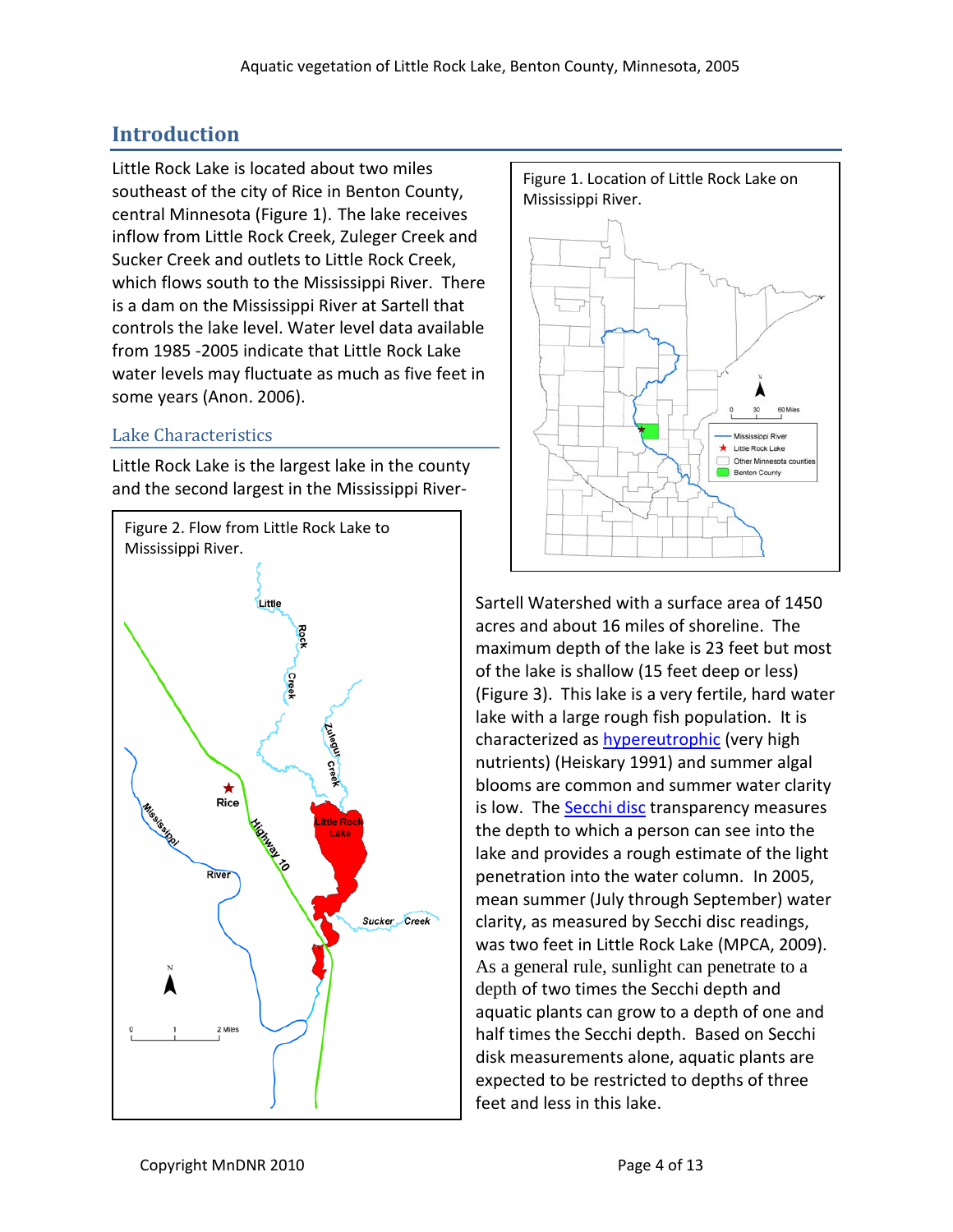## Historic aquatic plant community

In the 1940's, Little Rock Lake supported a relatively diverse and abundant aquatic plant community. Emergent plants included broadlea[f cattail](http://www.dnr.state.mn.us/aquatic_plants/emergent_plants/cattails.html) (*Typha latifolia*), giant cane (*Phragmites* sp.), and [hard-stem bulrush](http://www.dnr.state.mn.us/aquatic_plants/emergent_plants/bulrushes.html) (*Schoenoplectus acutus*), with numerous other marsh plants interspersed (DNR Lake Files 1945 survey). Both [white waterlily](http://www.dnr.state.mn.us/aquatic_plants/floatingleaf_plants/white_water_lily.html) (*Nymphaea odorata*) and [yellow waterlily](http://www.dnr.state.mn.us/aquatic_plants/floatingleaf_plants/spatterdock.html) (*Nuphar variegata*) were reported to be common in the lake. Submerged plants were described as abundant in 1941 and included [wild celery](http://www.dnr.state.mn.us/aquatic_plants/submerged_plants/wild_celery.html) (*Vallisneria americana*), six different native [pondweeds](http://www.dnr.state.mn.us/aquatic_plants/submerged_plants/broadleaf_pondweeds.html) (*Potamogeton* spp.), [coontail](http://www.dnr.state.mn.us/aquatic_plants/submerged_plants/coontail.html) (*Ceratophyllum demersum*), [bushy pondweed](http://www.dnr.state.mn.us/aquatic_plants/submerged_plants/bushy_pondweeds.html) (*Najas flexilis*), mud plantain (*Zosterella dubia*) and [northern](http://www.dnr.state.mn.us/aquatic_plants/submerged_plants/northern_watermilfoil.html)  [watermilfoil](http://www.dnr.state.mn.us/aquatic_plants/submerged_plants/northern_watermilfoil.html) (*Myriophyllum* sp). Many of the submerged plants that were present in 1941 grow well in clear water lakes and are not tolerant of turbidity.

An August 1945 survey still reported abundant submerged plant growth but noted an apparent decline of wild celery and sago pondweed and an increase in leafy pondweed (*Potamogeton foliosus*). These changes were associated with fluctuations in water levels and lower clarity.

By 1974, emergent bulrush plants were restricted to only the point on the east shore and waterlilies were found only occasionally. Submerged plants were found to a depth of only three feet and only three native species were reported. This trend continues today, with submerged plants restricted to very shallow water and only a few types of native plants present. Most of the native submerged plants that require clear water are no longer found in the lake.





## Curly-leaf pondweed

The non-native plant, [curly-leaf pondweed](http://www.dnr.state.mn.us/aquatic_plants/submerged_plants/curlyleaf_pondweed.html) (*Potamogeton crispus*) (Figure 4) has been present in Little Rock Lake since at least 1974, when it was reported as abundant (MnDNR Lake Survey Files). This submerged plant is closely related to native pondweeds but it is not native to Minnesota. It has been present in Minnesota since at least 1910 (Moyle and Hotchkiss 1945) and is now found in at least 700 Minnesota lakes (MnDNR Invasive Species Program 2008). Like many native submerged plants, it is perennial but has a unique life cycle that may provide a competitive advantage over native species. Curly-leaf pondweed is actually dormant during late summer and begins new growth in early fall. Winter foliage is produced and continues to grow under ice (Wehrmeister and Stuckey 1978). Curly-leaf reaches its maximum growth in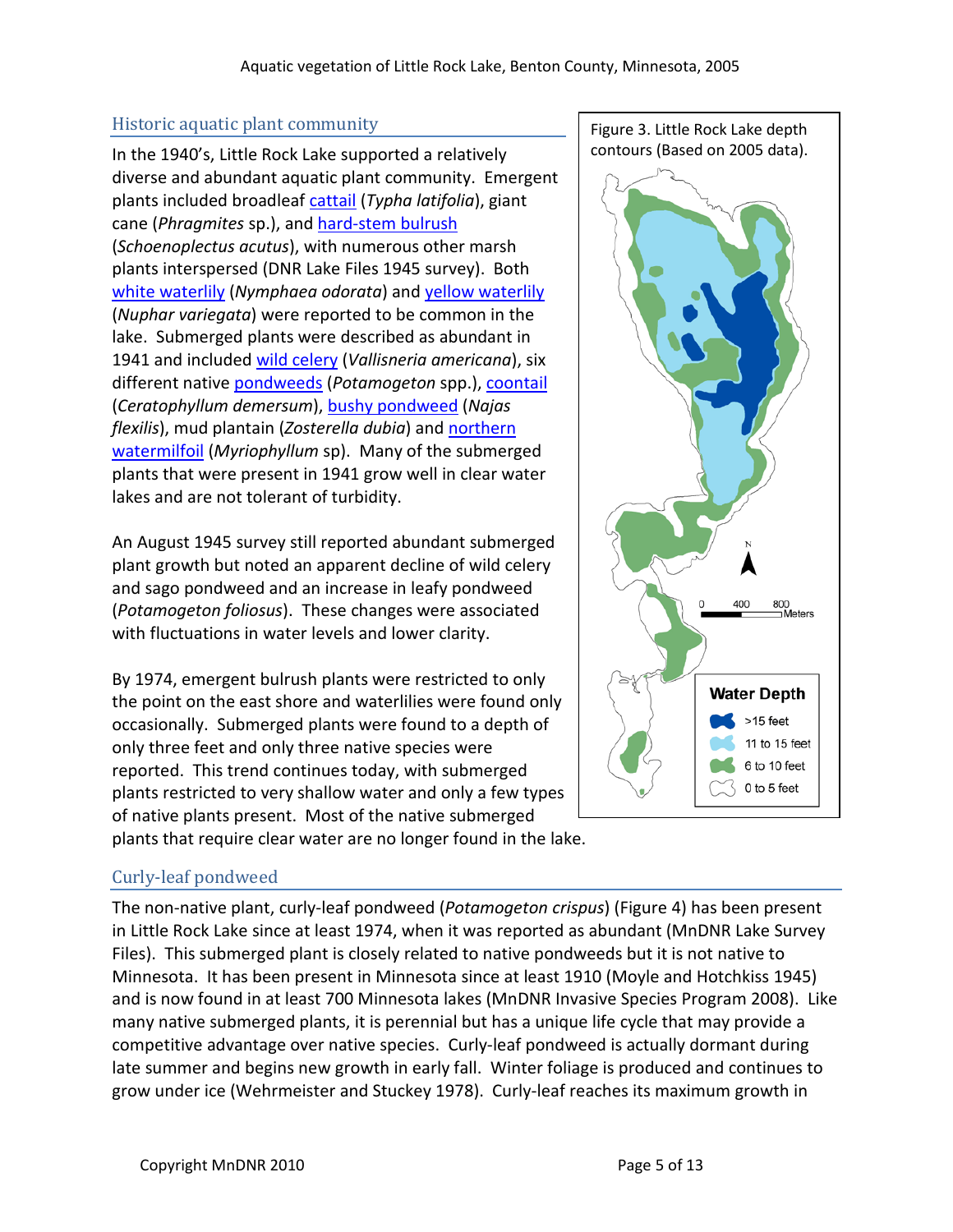May and June, when water temperatures are still too low for most native plant growth. In late spring and early summer, curly-leaf plants form structures called "turions" which are hardened stem tips that break off and fall to the substrate. Turions remain dormant through the summer and germinate into new plants in early fall (Catling and Dobson 1985).

Figure 4. Curly-leaf pondweed

Curly-leaf pondweed foliage does provide some fish and

wildlife habitat, but it may also create problems. During its peak growth in spring, curly-leaf may reach the water surface at certain depths and create dense mats. These dense growths may compete with native vegetation and can also cause problems for recreational lake users. If extensive areas of curly-leaf occur in a lake, when these plants die, they release nutrients into the water column that may contribute to algal blooms.

## **Objectives**

This survey provides a quantitative description of the 2005 curly-leaf pondweed population in Little Rock Lake. Information on native plants was also collected but may be incomplete because many native plants do not reach peak growth until mid to late summer. Objectives included:

- 1. Estimate the maximum depth of rooted vegetation
- 2. Estimate the percent of the lake occupied by rooted vegetation
- 3. Record the aquatic plant species that occur in the lake
- 4. Estimate the abundance of curly-leaf pondweed and common native plant species
- 5. Develop distribution maps for curly-leaf pondweed and native plants

# **Methods**

Little Rock Lake was surveyed on May 26, 31 and June 1, 2005. A point-intercept survey method was used and followed the methods described by Madsen (1999). Survey waypoints were created using a Geographic Information System (GIS) computer program and downloaded into a handheld Global Positioning System (GPS) unit. Survey points were placed across the entire lake and spaced 100 meters (328 feet) apart resulting in 311 survey sites from shore to 15 feet (Table 1, Figure 5).

The survey was conducted by boat and a GPS unit was used to navigate the boat to each sample point. One side of the boat was designated as the sampling area. At each site, water depth was recorded in one-foot increments using a

Table 1. Sampling effort by water depth.

| Water depth<br>interval (feet) | Number of<br>sample |  |
|--------------------------------|---------------------|--|
|                                | sites               |  |
| $0$ to 3                       | 55                  |  |
| 4 to 6                         | 97                  |  |
| 7 to 9                         | 64                  |  |
| 10 to 12                       | 46                  |  |
| 13 to 15                       | 49                  |  |
| Total (0 to 15)                | 311                 |  |
| 16 to 17                       | 11                  |  |
| total                          | 322                 |  |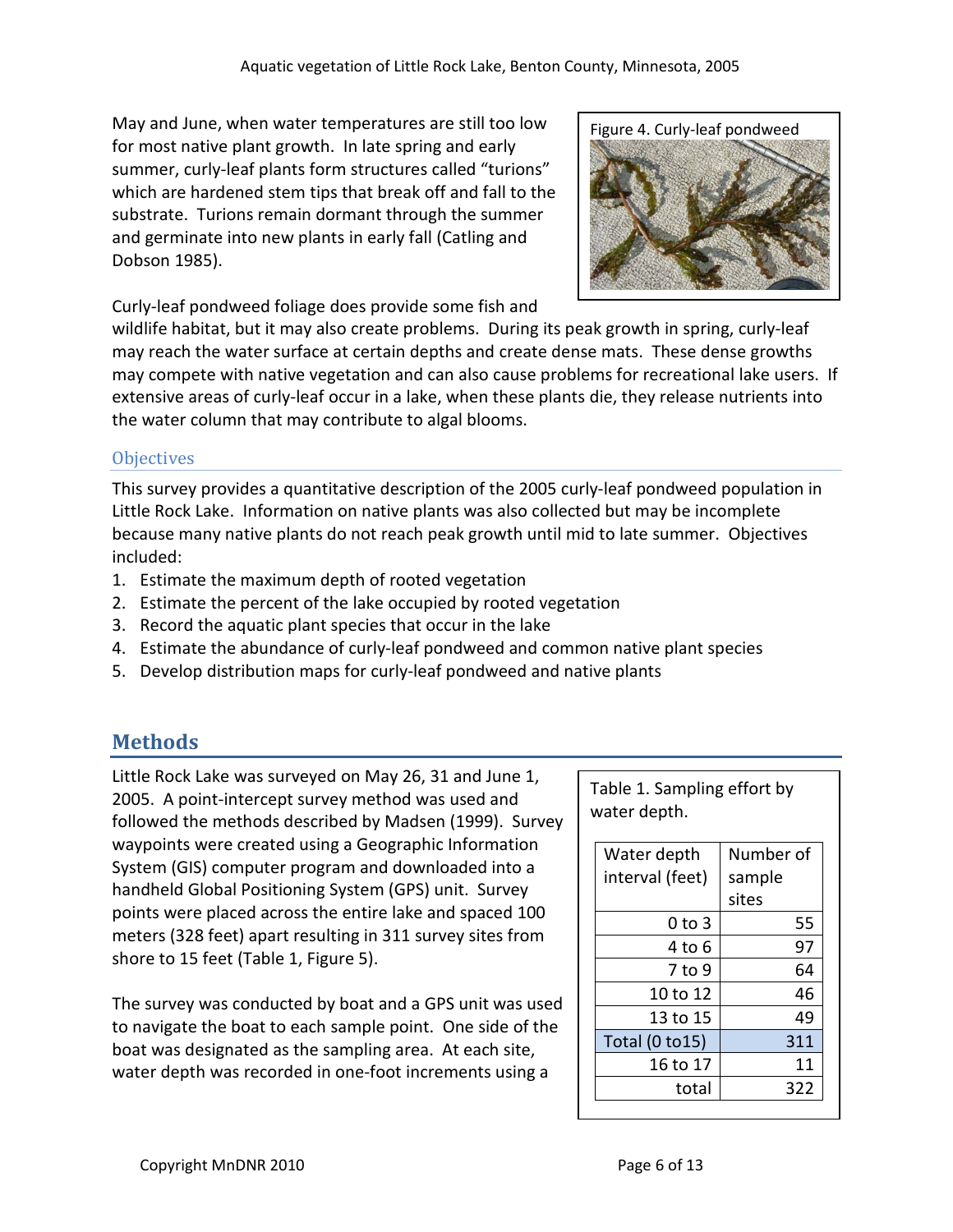Figure 5. 2005 vegetation survey sites on Little Rock Lake.



measured stick in water depths less than eight feet and an electronic depth finder in depths greater than eight feet.

Surveyors recorded all plant taxa found within a one square meter sample site at the pre- designated side of the boat. A double-headed, weighted garden rake, attached to a rope is used to survey vegetation not visible from the water surface (Figure 6). Plant identification followed Hellquist and Crow (2000) and nomenclature followed MnTaxa (2009).

Data were entered into a Microsoft Access database and frequency of occurrence was calculated for each taxon as the number of sites in which taxa occurred divided by the total number of sample sites. Frequency was calculated for the entire area from shore to 15 feet

and sampling points were also grouped by water depth and separated into five depth zones for analysis (Table 1). Frequency was also calculated for the entire lake area sampled (to 17 feet) and these estimates are the values used in the Little Rock Lake Aquatic

Figure 6. Sampling rake.



Vegetation Management Plan (Anon. 2006).

# **Results and Discussion**

## Number of plant taxa recorded

A total of seven native aquatic plant taxa (types) were recorded in Little Rock Lake including one floating-leaved, and six submerged taxa (Table 2). The non-native submerged plant, curlyleaf pondweed (*Potamogeton crispus*), was found.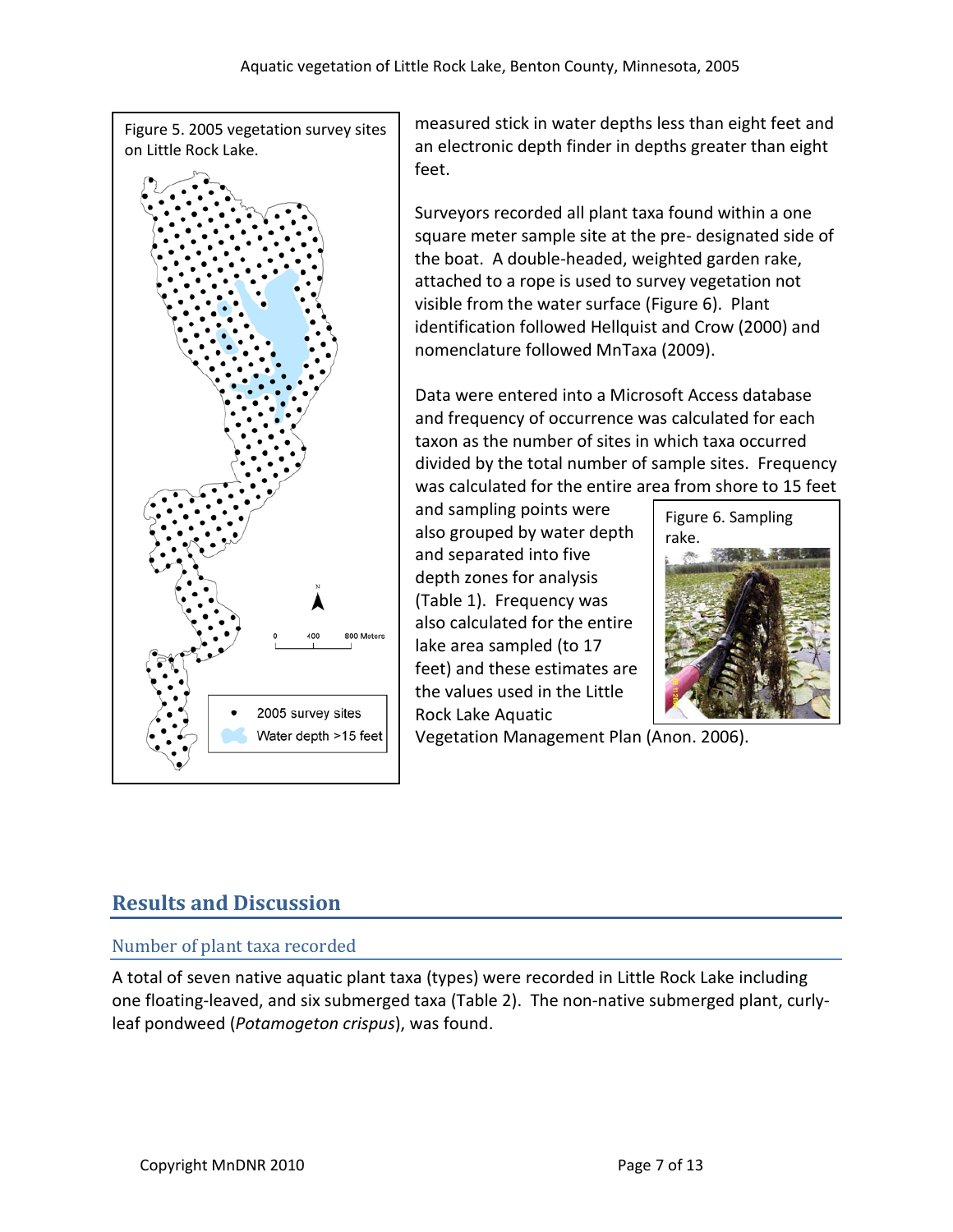Table 2. Frequency of aquatic plants in Little Rock Lake, May -June 2005.

[Frequency is the percent of sample sites in which a plant taxon occurred within the shore to 15 ft water depth. It is also calculated for the entire depth zone sampled (to 17 feet)].

|                 |                        |                          | <b>Frequency</b> |                       |
|-----------------|------------------------|--------------------------|------------------|-----------------------|
|                 |                        |                          | 0-15 ft (311     | 0 to 17 ft            |
| Life Form       | <b>Common Name</b>     | <b>Scientific Name</b>   | sites)           | $(322 \text{ sites})$ |
| SUBMERGED       | Curly-leaf pondweed    | Potamogeton crispus      | 44               | 42                    |
|                 | Canada waterweed       | Elodea canadensis        | 9                | 9                     |
|                 | Narrow-leaf pondweed   | Potamogeton sp.          | 5                | 4                     |
|                 | Sago pondweed          | Stuckenia pectinata      | າ                | 2                     |
|                 | Coontail               | Ceratophyllum demersum   |                  | 1                     |
|                 | Clasping-leaf pondweed | Potamogeton richardsonii | <1               | $<$ 1                 |
|                 | Northern water milfoil | Myriophyllum sibiricum   | $<$ 1            | $<$ 1                 |
|                 |                        |                          |                  |                       |
| <b>FLOATING</b> | White waterlily        | Nymphaea odorata         | າ                | 2                     |

*Example:* In Little Rock Lake there were 311 samples sites in the 0-15 feet depth zone. Canada waterweed occurred in 37 sites. Frequency of Canada waterweed in 0 to 15 feet zone =  $(37 / 311)^*100 = 9%$ 

### Distribution of aquatic plants

Plants were found in about 50% of the sites and occurred to a depth of 13 feet. Vegetation was most common in the 4 to 6 feet depth zone, where 87% of sites contained plants (Figure 7). In water depths greater than 10 feet, only 4 sites contained plants.



### Plant diversity

The number of plant taxa

found at each one square meter sample site ranged from zero to three with a mean of 0.6 taxa per site. The greatest number of plants was found in sites south of the Highway 10 bridge. Most sites in the main lake contained only one plant species or no vegetation (Figure 8).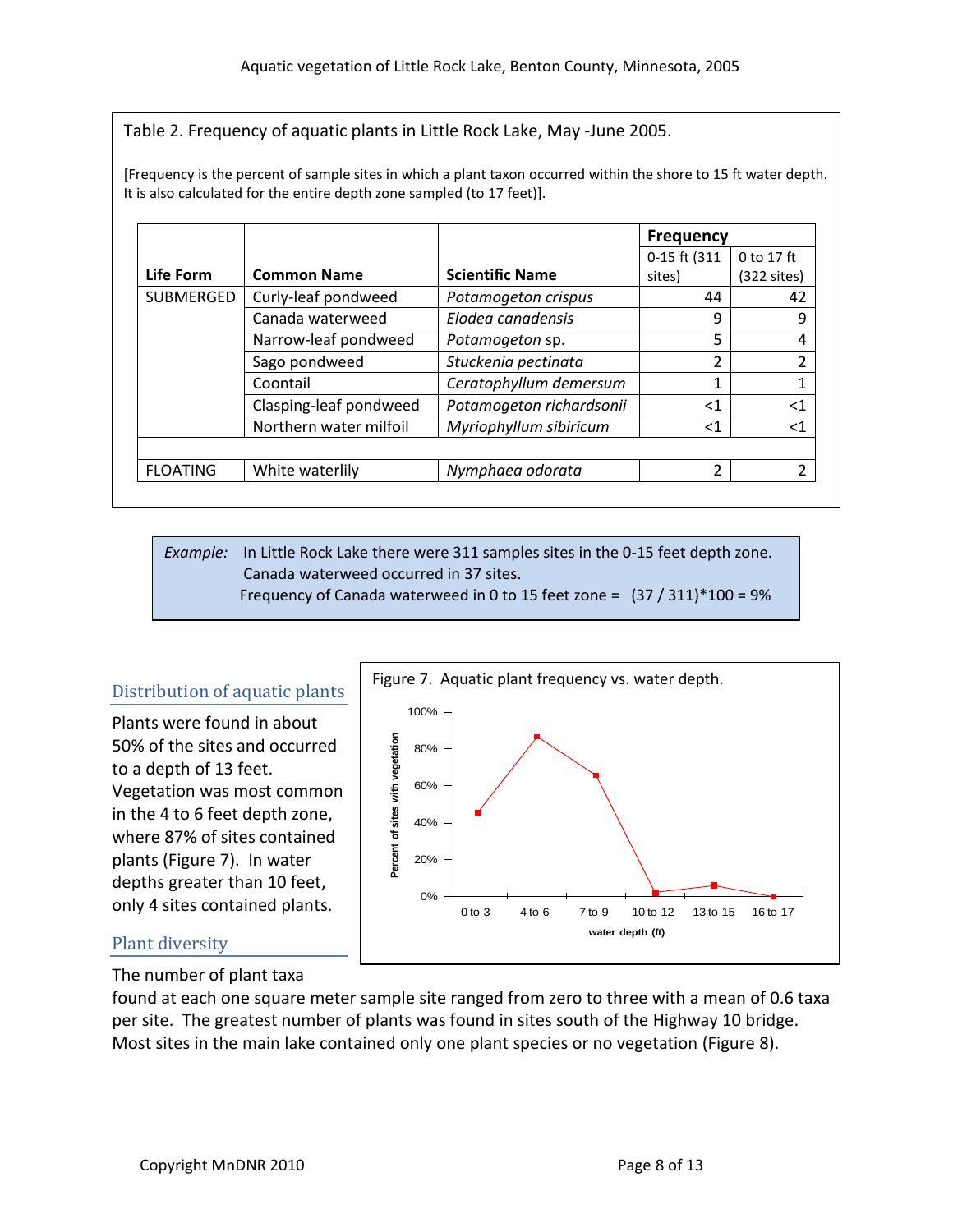## Curly-leaf pondweed

The non-native submerged species, curly-leaf pondweed, was the most frequently occurring plant, occurring in 44% of all survey sites. It was found scattered around the entire lake in depths of 2 to 13 feet. At most of the sites (34%) where curly-leaf was found, it was the only plant observed (Figure 9). Only 8% of the sites contained curly-leaf and native plants and only 6% of the sites contained only natives. Curly-leaf pondweed was the dominant plant at all water depths and was most frequent in depths of 4 to 9 feet (Figure10).

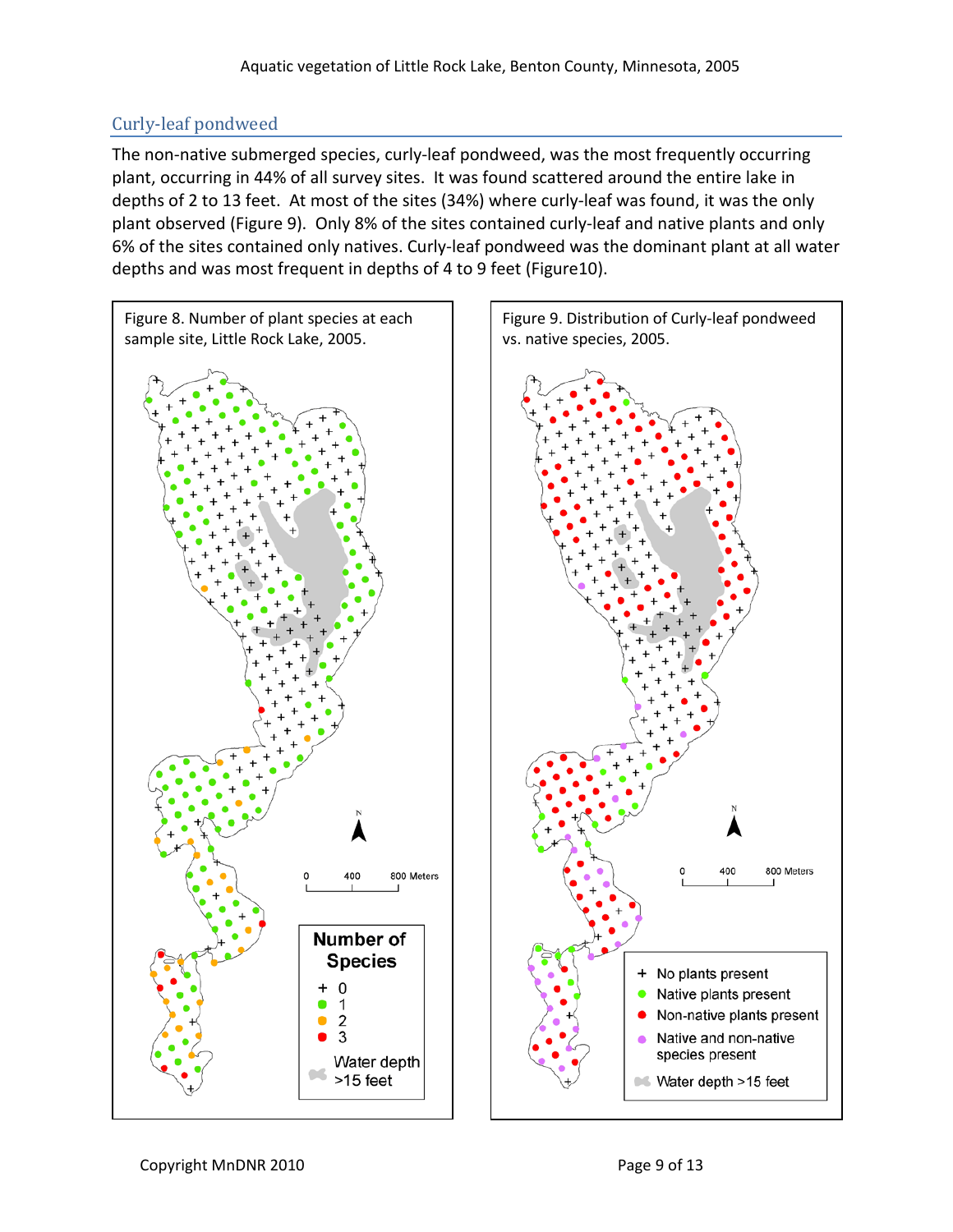

## Native aquatic plants

This survey was conducted in Spring, before many native aquatic plants reach maturity. Nevertheless, the results still provide a general assessment of the types of native plants that are found in the lake. Emergent plants were not recorded, indicating their relative low occurrence in the lake. White waterlily was found in only 2% of the sites. Only six native submerged taxa were recorded and most are plants that can tolerate turbid water.

[Canada waterweed](http://www.dnr.state.mn.us/aquatic_plants/submerged_plants/canada_waterweed.html) (Figure 11) is a perennial submerged species that is widespread throughout Minnesota. It is adapted to a variety of conditions and is tolerant of low light and prefers soft substrates. Canada waterweed can overwinter as an evergreen plant and spreads primarily by fragments. Canada waterweed was the most common native plant found in Little Rock Lake but occurred in only 9% of the survey sites (Table 2). It was one of the few submerged plants that were found in depths greater than 9 feet but was uncommon in depths greater than 6 feet (Figure 10).



Other native species were found very uncommon in Little Rock Lake and were most often found in depths of 3 feet or less. They included three species of native pondweeds: narrow-leaf pondweed (*Potamogeton* sp.), sago pondweed (*Stuckenia pectinata*), clasping-leaf pondweed *(Potamogeton richardsonii)*, Coontail (*Ceratophyllum demersum*), and northern watermilfoil (*Myriophyllum sibiricum*).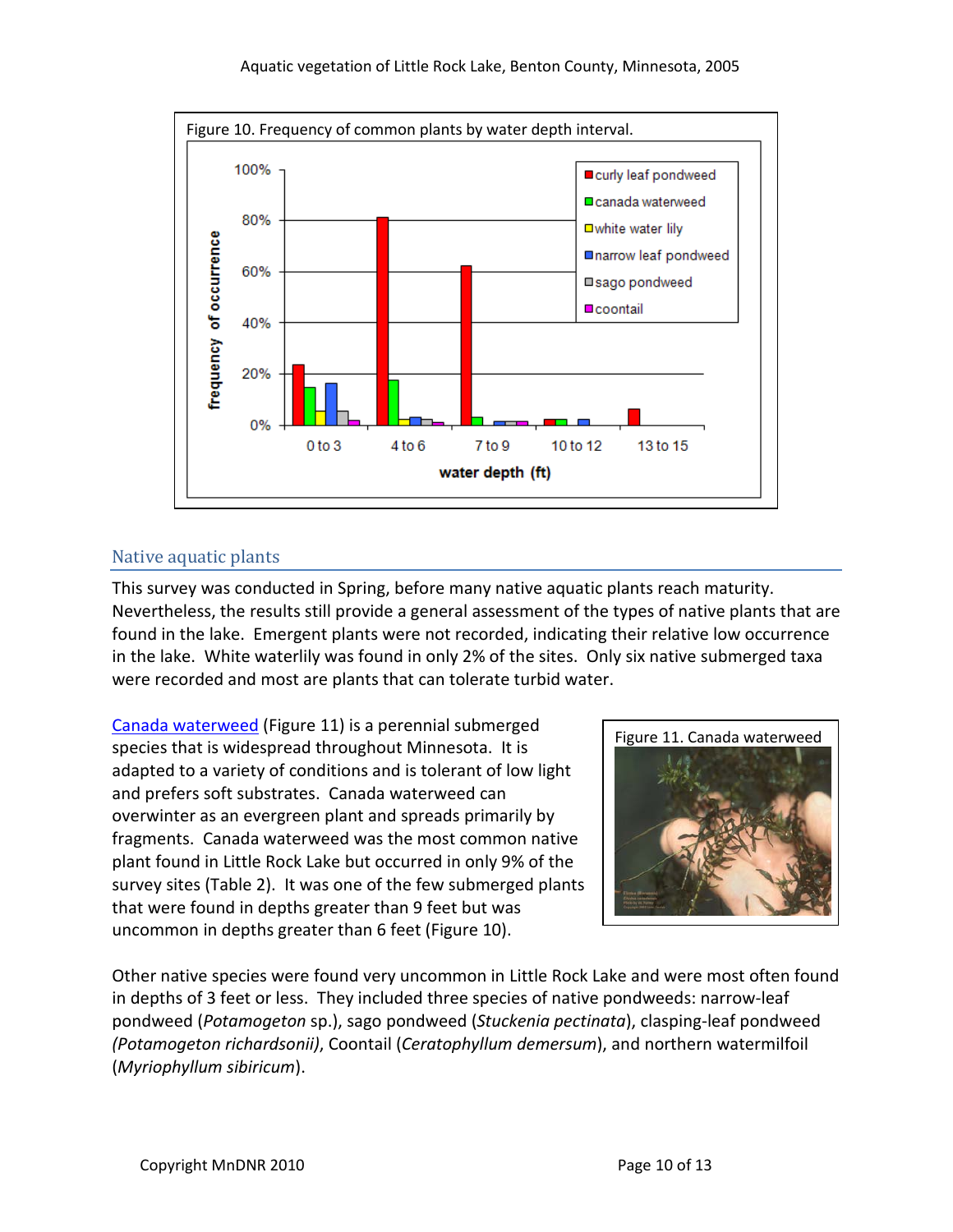[Native Pondweeds.](http://www.dnr.state.mn.us/aquatic_plants/submerged_plants/index.html) In addition to the non-native, curly-leaf pondweed, there are over 20 native species of pondweed in Minnesota and three were found in Little Rock Lake: Narrowleaf pondweed, Sago pondweed (Figure 12) and clasping-leaf pondweed (Figure 13). Seeds and tubers of pondweeds are an important source of waterfowl food (Fassett 1957). The foliage of pondweeds is food for a variety of marsh birds, shore birds and wildlife and provides shelter, shade and spawning sites for a range of fish species (Borman et al. 2001).

[Coontail](http://www.dnr.state.mn.us/aquatic_plants/submerged_plants/coontail.html) (Figure 14) grows entirely submerged and its roots are only loosely anchored to the lake bottom. It is adapted to a broad range of lake conditions and is tolerant of higher turbidity and can grow in muck substrates. Coontail is perennial and can over winter as a green plant under the ice and then begins new growth early in the spring, spreading primarily by stem fragmentation. The finely divided leaves of this plant provide a home for insects valuable as fish food.

[Northern watermilfoil](http://www.dnr.state.mn.us/aquatic_plants/submerged_plants/northern_watermilfoil.html) (Figure 15) is a native, submerged plant.

It is a rooted perennial with finely dissected leaves. Particularly in depths less than ten feet, this plant may reach the water surface and its flower stalk will extend above the water surface. It spreads primarily by stem fragments and over-winters by hardy rootstalks and winter buds. Northern watermilfoil is not tolerant of turbidity and grows best in clear water lakes. For information on how to distinguish the native northern watermilfoil from the non-native, Eurasian watermilfoil, click here: [identification.](http://files.dnr.state.mn.us/natural_resources/invasives/aquaticplants/milfoil/idcard.pdf)

The types and amounts of aquatic vegetation that occur within a lake are influenced by a variety of factors including water clarity, water chemistry, depth, substrate type and wave activity. Monitoring change in the aquatic plant community can be helpful in determining whether changes in the lake water quality are occurring and for estimating the quality of vegetation habitat available for fish and wildlife









communities. Data collected in 2005 can be used to monitor finer-scale changes that may occur, such as an increase in a particular taxa or a change in the depths at which individual taxa occur. In general, factors that may lead to change in native and non-native aquatic plant communities include:

• Change in water clarity If water clarity in Little Rock Lake increases, submerged vegetation may be more common at depths greater than 3 feet.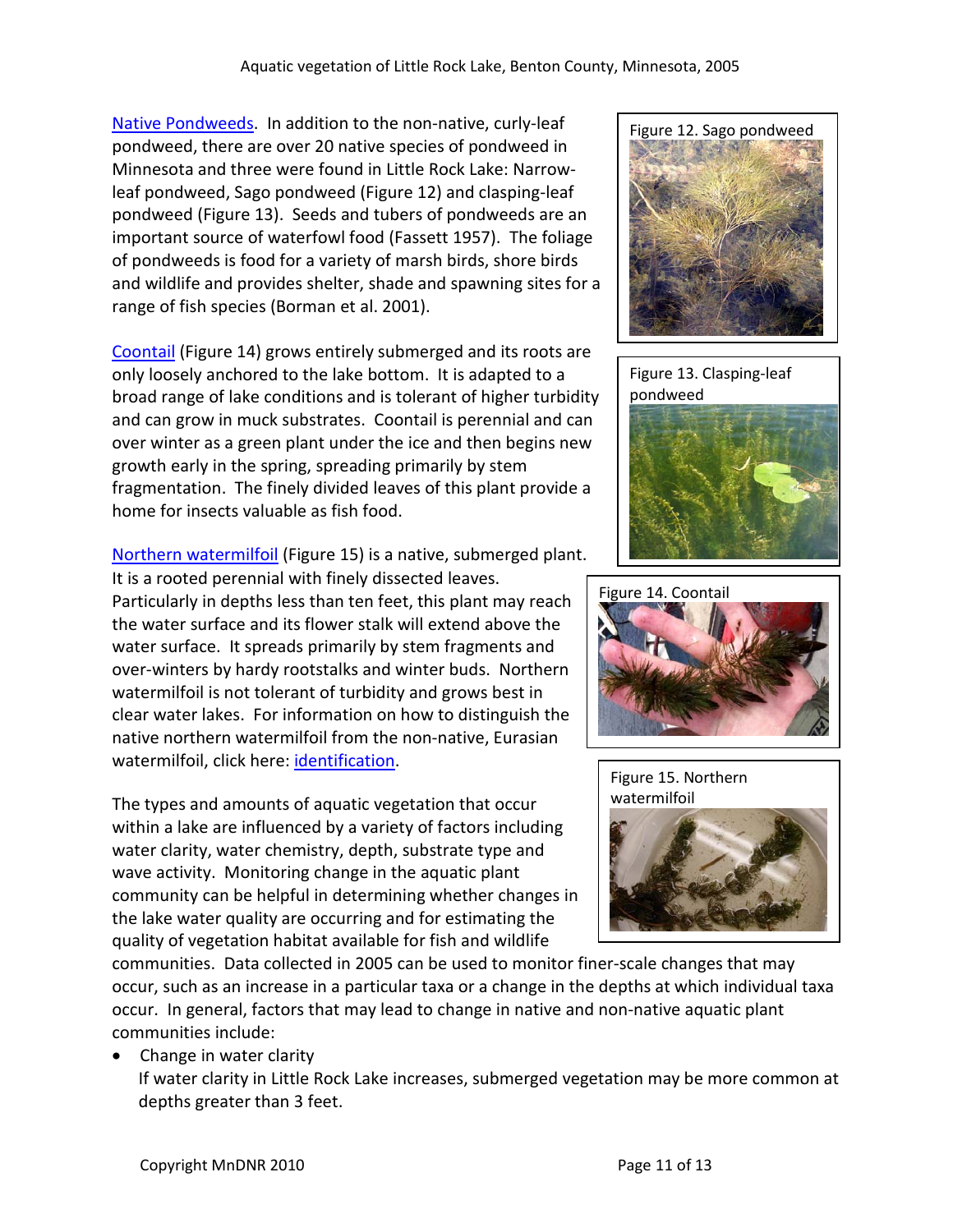• Snow and ice cover

Curly-leaf pondweed, in particular, may fluctuate in abundance in response to snow cover. Many native submerged plants also have the ability to grow under the ice, especially if there is little snow cover and sunlight reaches the lake bottom. In years following low snow cover, and/or a reduced ice-over period, curly-leaf and some native submerged plants may increase in abundance.

• Water temperatures / length of growing season In years with cool spring temperatures, submerged plants may be less abundant than in years with early springs and prolonged warm summer days.

### • Aquatic plant management activities

Humans can impact aquatic plant communities directly by destroying vegetation with herbicide or by mechanical means. The results of these control activities can be difficult to predict and should be conducted with caution to reduce potential negative impacts to nontarget species. Motorboat activity in vegetated areas can be particularly harmful for species such as wild rice. Shoreline and watershed development can also indirectly influence aquatic plant growth if it results in changes to the overall water quality and clarity. For information on the laws pertaining to aquatic plant management[: MnDNR APM Program.](http://www.dnr.state.mn.us/ecological_services/apm/index.html)

The abundant and diverse aquatic plant communities found in Little Rock Lake provide critical fish and wildlife habitat and other lake benefits. (Click here for more information on: [value of](http://www.dnr.state.mn.us/shorelandmgmt/apg/value.html)  [aquatic plants\)](http://www.dnr.state.mn.us/shorelandmgmt/apg/value.html).